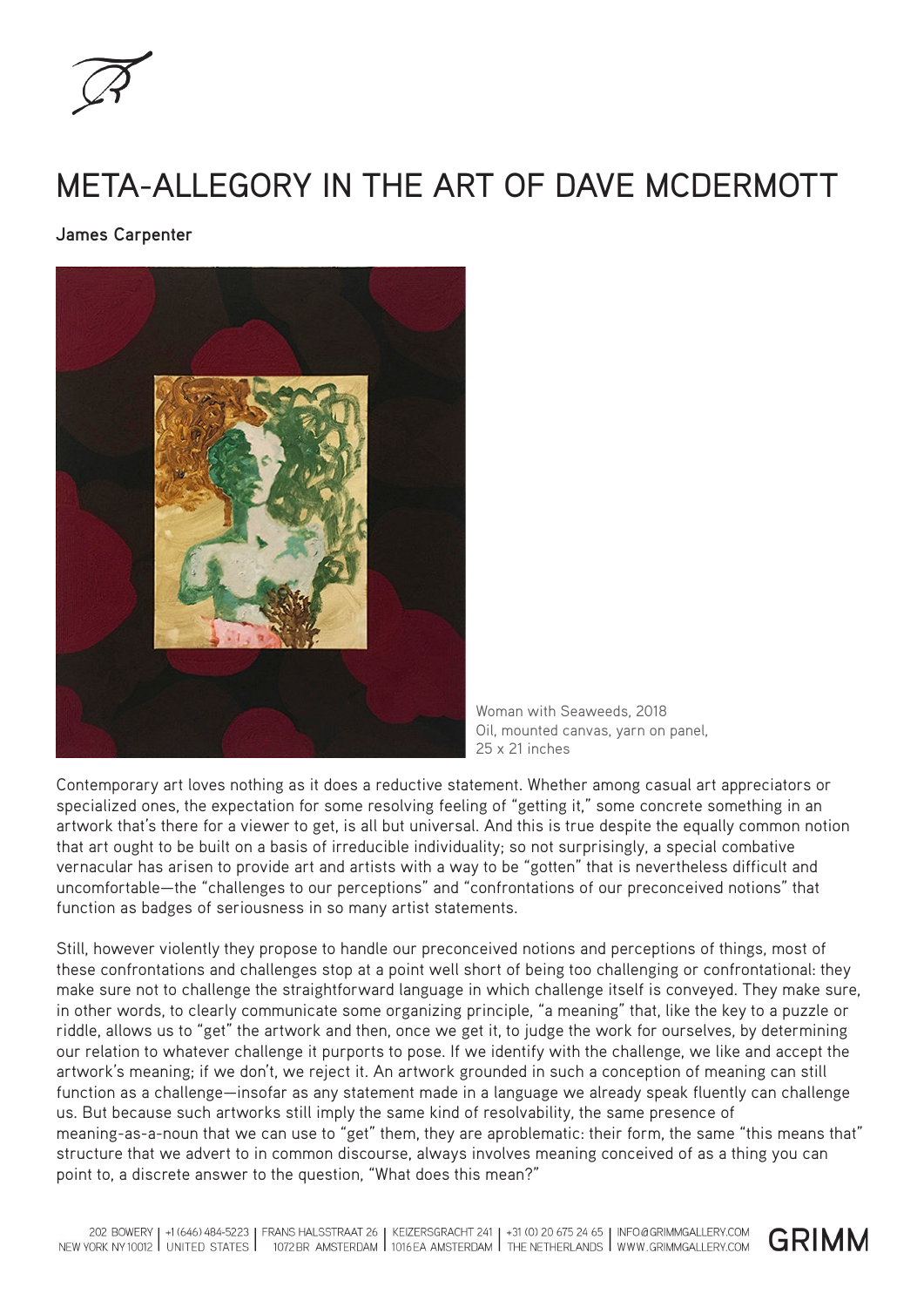But there are artworks that are challenging in a different sense. Problematizing the machinery of meaning itself, they make us work not only to figure out what exactly they're pointing at and how we feel about it, but whether there might not be some new way of meaning something without pointing at it in any way we already recognize. Such artworks leave us with the feeling of challenge that we are used to experiencing, not when we hear something new or unexpected in our own language, but when we struggle to learn a new language altogether. And as with a new language we're learning, the right question to ask of such works seems not so much "What does this mean?" as "How does this mean?"—an approach conceiving of meaning not as a thing that we can get and be done with, but as an action, something "going on" in the work that we must continuously participate in, in order to keep up our connection with it.

The art of Dave McDermott—some of whose drawings have appeared in The Revenant, and whose latest collection, The Long Goodbye, was just on view in New York—is art of this kind. As with other artists whose ways of making meaning are peculiar to them, McDermott's work can be difficult to describe—impossible, if you're trying to articulate some one thing he's getting at. The paintings feel by turns profoundly serious and playfully vulgar, funny and heavy; arrestingly gorgeous to look at, they're nevertheless almost awkward in their refusal to be too neatly or consistently that. You get the feeling that McDermott is definitely getting at something, but are simultaneously aware that this feeling is not caused by any one thing or quality you can point to; it seems to arise more as a residual impression, a common denominator among the different relations made between the parts of his compositions.

The experience is characteristic of McDermott's works, on which consistent judgments of even the simplest kind are surprisingly hard to make. WThe pictures seem to shift and reorder as you look at them: distinctions of figure and ground, medium and support, symbol and referent, are problematized, made shaky by contradictory relations found elsewhere. What counts as support in one view takes on the significance of a medium in another; what looks from one distance or angle to be an unbroken field of color dissolves on another look into complex groups of forms, which themselves shift and re-group when seen from other angles and distances. The size of his larger paintings also contributes to this: many of the elements in them are too small or too far away from one another to be seen at the same time, leading to a mental dissonance between one view and another. It's an effect even more destabilized than optical illusion, because optical illusions have "right" ways of seeing them, views or understandings that resolve their trickery into fact. What we experience with McDermott's paintings is more like mental illusion: a peculiar sort of whole-in-parts that refuses to leave the mind with any predominating way of putting those parts together.

All this may sound chaotic, and at first glance it may also look it. But the definitive thing about McDermott's work is that its denial of uniform resolution doesn't result in meaningless indeterminacy; all the different interpretations are so evenly balanced, what results instead is dynamic tension. The best description I can give of this effect is psychological: having moved many times from one view of a painting to another without being able to hit on a single interpretation that successfully resolves the whole, the viewer's mind settles into the rhythm of that motion, and begins instead to locate order in the consistency with which its own efforts at finding the "key" start up, and are baffled, and start up again. The mind begins, in other words, to find order in its own ongoing search for order, made possible by the complex counterbalance of parts that McDermott has created. And as the mind does this, the parts it perceives stop looking like incomplete interpretations of a whole, and begin to look instead like hints at something too vast and multifaceted to perceive but in glimpses.

The result is that what we might expect to feel chaotic, because it lacks a single resolving key, instead feels not only orderly, but more orderly than things feel that do possess such a key. In place of the satisfaction of a uniform resolution, we are given—for as long as we can hold onto it—the idea of an always-just-around-the-corner order, an order that's always bigger and more perfect than what we can grasp at any moment. It is an order that, precisely because it is impossible to perceive once and for all, is capable of striking the imagination as all-encompassing in a way that simple resolutions aren't; and the satisfaction we get in apperceiving it, though itrequires an almost meditative lability of mind to apperceive, is as powerful as it is fleeting.If allegory consists in the one-to-one relation of symbol and thing symbolized, McDermott's art is meta-allegory: the suspension between many such relations, such that the resulting feeling of ideal resolution transcends in resolving power the kind of resolution that might have arisen from any one of them taking charge of the rest. A resolution, we might say, is once and for all; the activity of resolution that McDermott's work makes possible is endless.

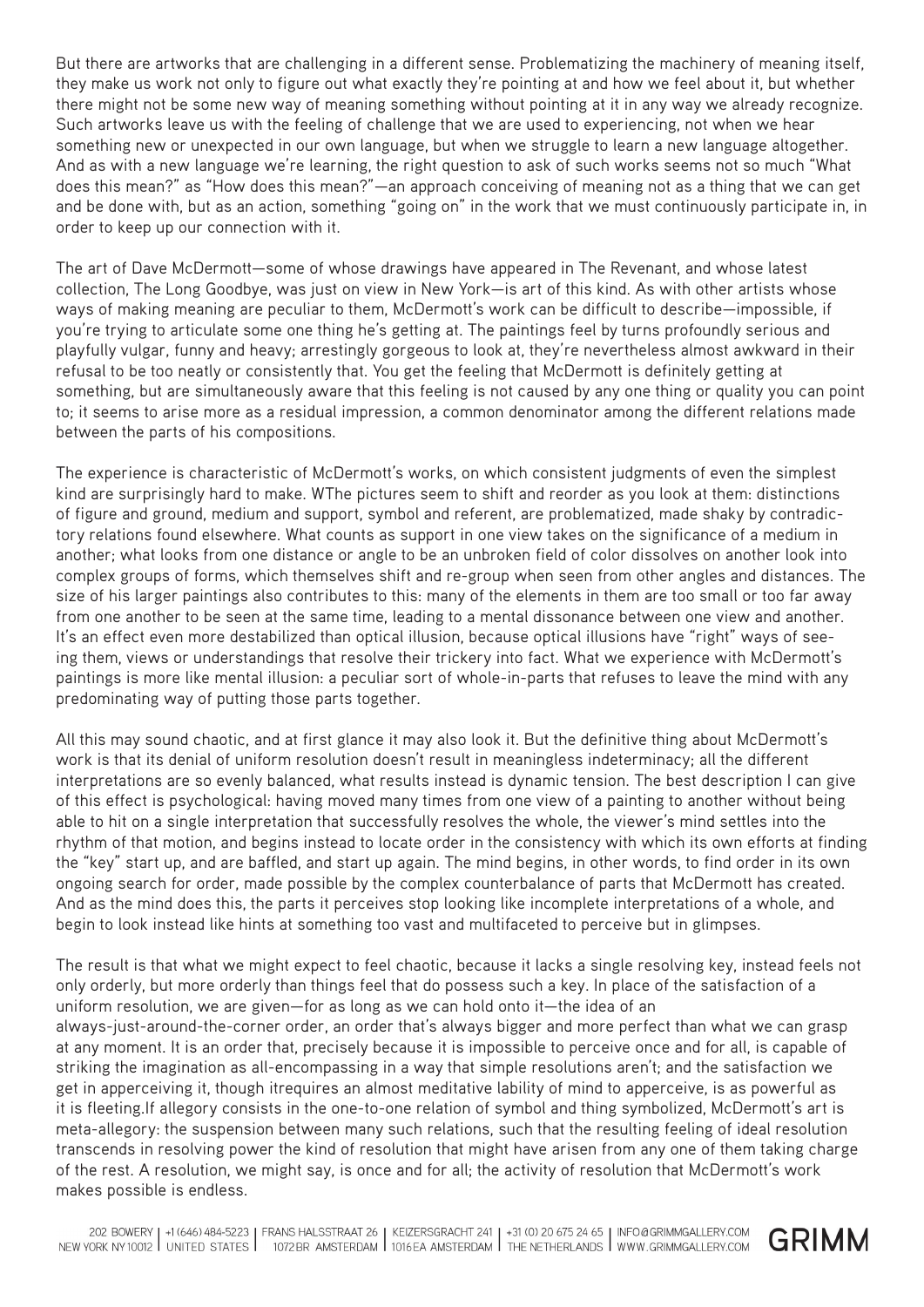

Twilight at Crab Key, 2018 Oil, oil stick, 23k gold, plaster, wood on panel, 25 x 21 inches



The Talker, 2017 Oil, 23k gold, wax, yarn on panel, 75 x 63 inches

Going through the many ways McDermott achieves this meta-allegorical suspension would take me beyond the scope of this essay; it would also mean missing the point more than a little. Much of the art we're used to is about setting rules and following them, but not McDermott's; his emphasis is rather on his ability to incorporate anything and everything into his particular balancing-act. Accordingly, his success lies not in the invention of a fixed grammar of suspended meaning that we might summarize, but in his ongoing invention of new ways of achieving that suspension among whatever media, thematic bearings, and compositional structures he happens to work with.

But the importance of parts and part-interpretations to McDermott's work does naturally point to one good technique to talk about, a technique present in McDermott's paintings and drawings in various evolutions since the beginning. This is his use of what we might call particulation—the breaking-up of a figure into a multitude of discrete parts. The particulation in Dave McDermott's work is crucially different than most, because it is used not to break apart images that are themselves unitary and whole, but to create further complicating subdivisions among elements that are themselves already partial. The "pieces" of McDermott's paintings can be put together in many different ways, but putting them together only leads to other pieces; as wholes, the paintings are resolutely nothing but collections of parts that, lacking a unifying key, continually problematize each other. The resulting experience of looking at them is singularly open-ended, and the artistic procedure we infer from that experience is, too: the paintings often seem as though they could have been started, and finished, anywhere.

For an original and characteristic example, take the yarn-application technique McDermott has developed over the years with black yarn (and recently used with different colors of yarn for the first time). At a distance, the yarn's matte finish causes the areas covered in it to read as uniform blocks of color—as overlapping or spatially disposed shapes, usually appearing as the ground for figures that seem to float over top of them. From closer up, the yarn's thickness causes these same areas to reappear as superficial layers—often the thickest, topmost layer on the painting's surface—and single colored fields that subdivide into smaller shapes according to how the material is laid on. Nor are these shapes themselves stable: the concentric patterns in which McDermott adheres the yarn provide for various two-dimensional and three-dimensional shape-interpretations—many of which cross over color boundaries—as well as for maze-like linear spirals and blocks of parallel lines. It is a division of the painting's surface that makes, not only for many different ways of seeing it, but for many contradictory ways of seeing it, not one of which ever assumes the primary organizing role. The yarn-configurations are not "actually" receding background colors, or superficial layers, or overlapping fields, or facets or spirals or lines.